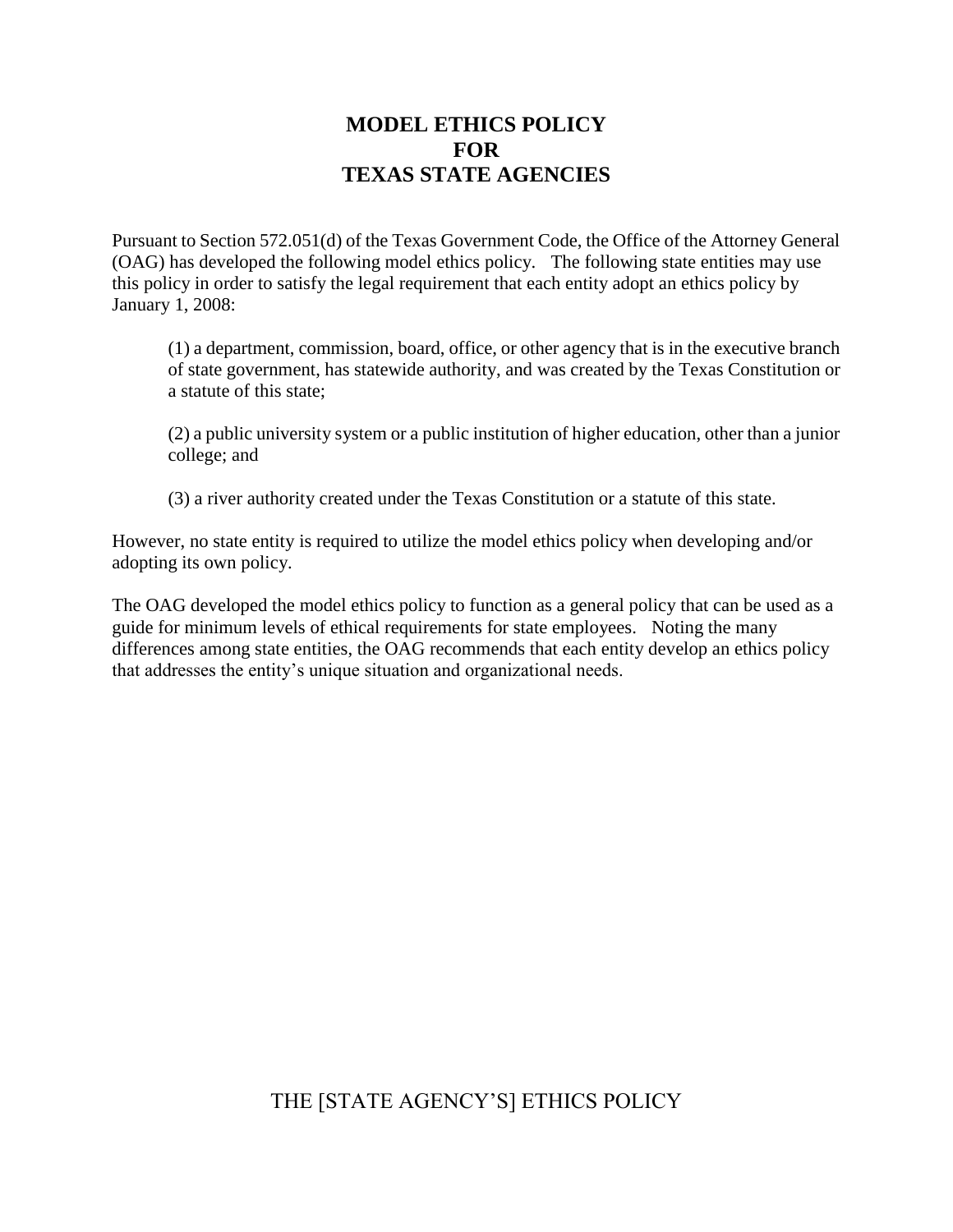#### I. OVERVIEW

Pursuant to Section 572.051(c) of the Texas Government Code, the [agency] promulgates the following ethics policy.

This ethics policy prescribes standards of conduct for all [agency] employees.

This ethics policy does not supersede any applicable federal or Texas law or administrative rule.

All [agency] employees must familiarize themselves with this ethics policy.

All [agency] employees must abide by all applicable federal and Texas laws, administrative rules, and [agency] conduct policies, including this ethics policy. An [agency] employee who violates any provision of the [agency's] conduct policies is subject to termination of the employee's state employment or another employment-related sanction. An [agency] employee who violates any applicable federal or Texas law or rule may be subject to civil or criminal penalties in addition to any employment-related sanction.

#### II. STANDARDS OF CONDUCT

A. An [agency] employee shall not:

(1) accept or solicit any gift, favor, or service that might reasonably tend to influence the employee in the discharge of official duties, or that the employee knows or should know is being offered with the intent to influence the employee's official conduct;

(2) intentionally or knowingly solicit, accept, or agree to accept any benefit for having exercised his or her official powers or performed his or her official duties in favor of another;

(3) disclose confidential information, information that is excepted from public disclosure under the Texas Public Information Act (Tex. Gov't Code Ann. ch. 552), or information that has been ordered sealed by a court, that was acquired by reason of the employee's official position, or accept other employment, including self-employment, or engage in a business, charity, nonprofit organization, or professional activity that the employee might reasonably expect would require or induce the employee to disclose confidential information, information that is excepted from public disclosure under the Texas Public Information Act, or information that has been ordered sealed by a court, that was acquired by reason of the employee's official position;

(4) accept other employment, including self-employment, or compensation or engage in a business, charity, nonprofit organization, or professional activity that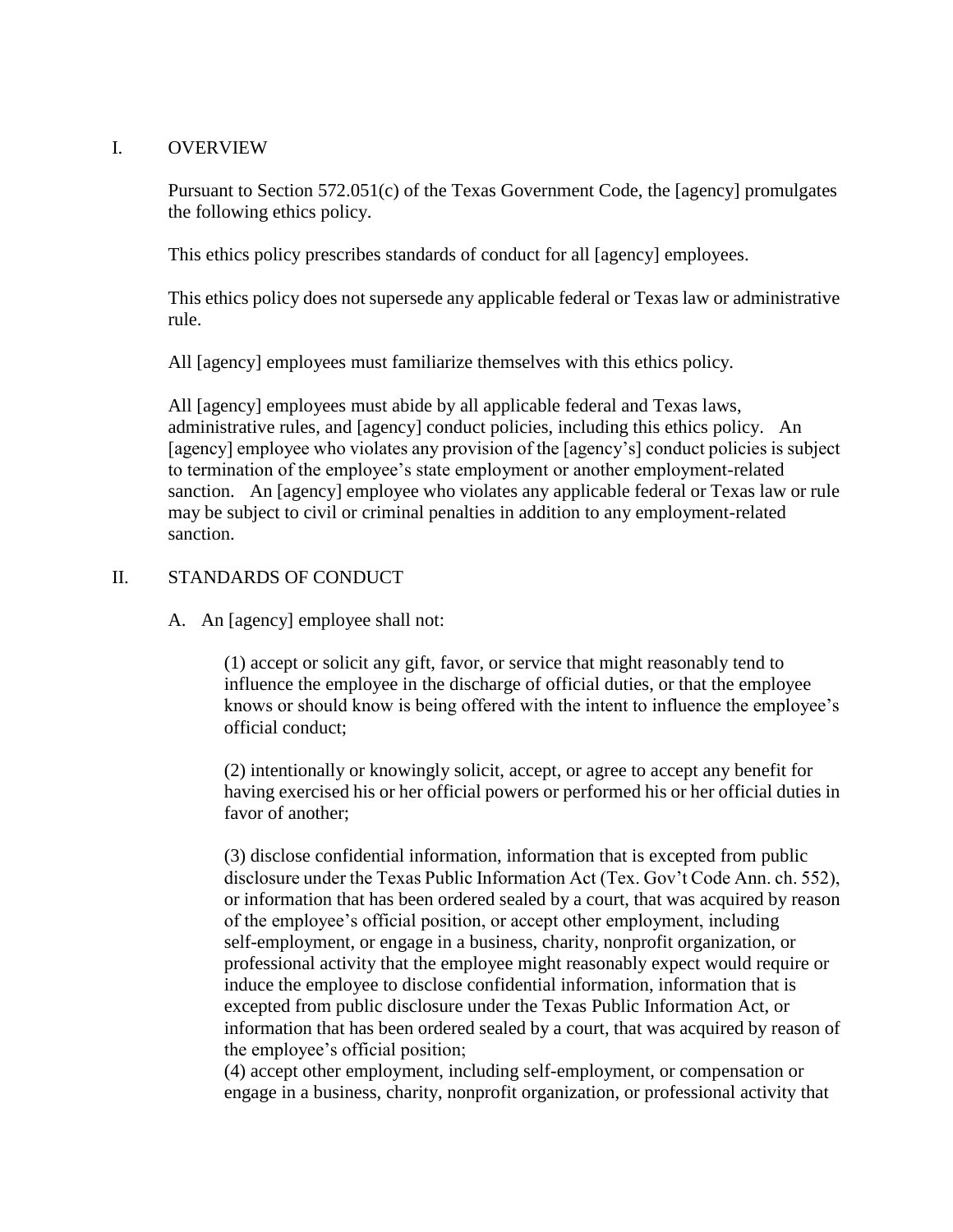could reasonably be expected to impair the employee's independence of judgment in the performance of the employee's official duties;

(5) make personal investments, or have a personal or financial interest, that could reasonably be expected to create a substantial conflict between the employee's private interest and the public interest;

(6) utilize state time, property, facilities, or equipment for any purpose other than official state business, unless such use is reasonable and incidental and does not result in any direct cost to the state or [agency], interfere with the employee's official duties, and interfere with [agency] functions;

(7) utilize his or her official position, or state issued items, such as a badge, indicating such position for financial gain, obtaining privileges, or avoiding consequences of illegal acts;

(8) knowingly make misleading statements, either oral or written, or provide false information, in the course of official state business; or

(9) engage in any political activity while on state time or utilize state resources for any political activity.

B. An [agency] employee shall:

(1) perform his or her official duties in a lawful, professional, and ethical manner befitting the state and [agency]; and

(2) report any conduct or activity that the employee believes to be in violation of this ethics policy to [agency designee].

**The following requirements are only statutorily applicable to employees or former employees of "regulatory agencies." Tex. Gov't Code Ann. § 572.054(b). However, Subsection III(3) of this policy does not statutorily apply to an agency regulating the**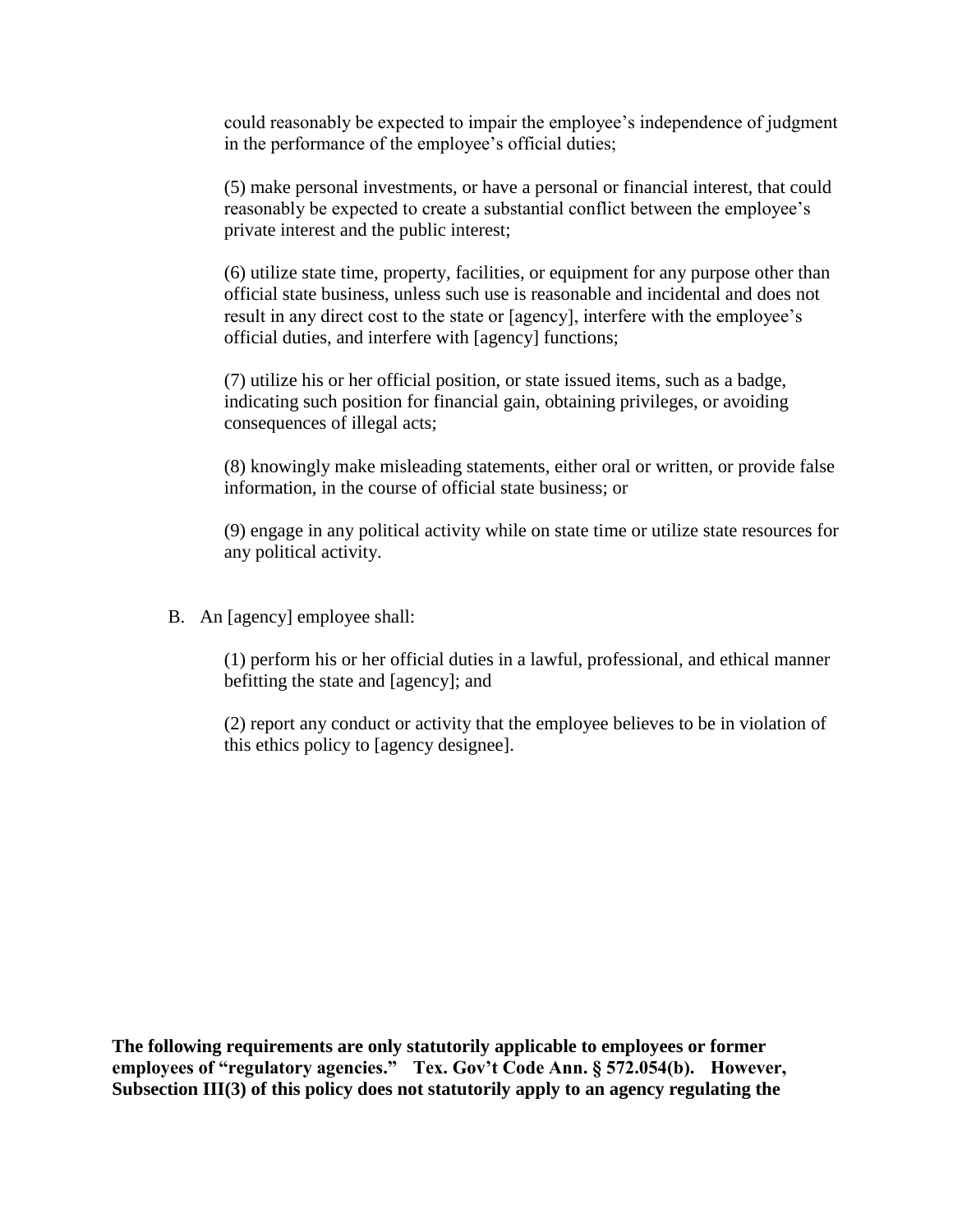**operation or inspection of motor vehicles or an agency charged with enforcing the parks and wildlife laws of this state. Tex. Gov't Code Ann. § 572.055(c). Furthermore, other law that restricts the representation of a person before a particular state entity by a former employee of that entity will prevail over the revolving door policy found in Subsection III(2). Tex. Gov't Code Ann. § 572.054(e); Op. Tex. Ethics Comm'n No. 275 (1995).** 

#### III. REGULATORY AGENCIES

### (1) Definitions.

(a) "Participated" means to have taken action through decision, approval, disapproval, recommendation, giving advice, investigation, or similar action. Tex. Gov't Code Ann. § 572.054(h)(1).

(b) "Particular Matter" means a specific investigation, application, request for a ruling or determination, rulemaking proceeding, contract, claim, accusation, charge, arrest, or judicial or other proceeding. Tex. Gov't Code Ann. § 572.054(h)(2).

(c) "Business entity" means any entity recognized by law through which business for profit is conducted, including a sole proprietorship, partnership, firm, corporation, holding company, joint stock company, receivership, or trust. Tex. Gov't Code Ann. § 572.002(2).

(d) "Regulatory Agency" means and department, commission, board, or other agency, except the secretary of state and the comptroller of public accounts, that:

- (i) is in the executive branch of state government;
- (ii) has authority that is not limited to a geographical portion of this state;
- (iii) was created by the Texas Constitution or a statute of this state; and
- (iv) has constitutional or statutory authority to engage in regulation.

Tex. Gov't Code Ann. § 572.002(8).

(2) A former employee of the [agency], who was compensated, as of the last date of state employment, at or above the amount prescribed by the General Appropriations Act for step 1 - salary group A17 of the position classification salary schedule, may not represent any person or entity, or receive compensation for services rendered on behalf of any person or entity, regarding a particular matter in which the former employee participated during the period of state service or employment, either through personal involvement or because the case or proceeding was a matter within the employee's official responsibility.

(a) Subsection III(2) of this policy does not apply to a rulemaking proceeding that